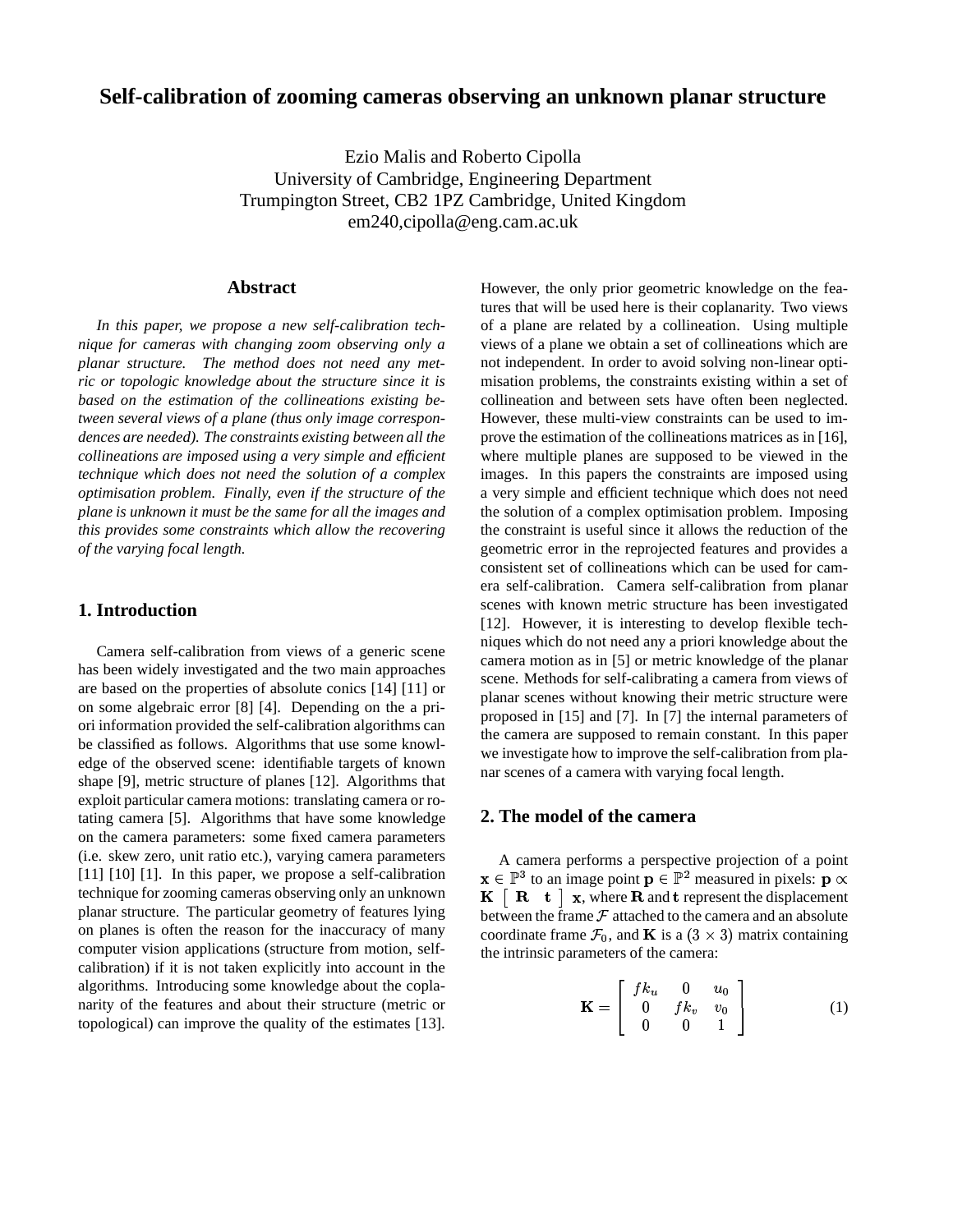where  $u_0$  and  $v_0$  are the coordinates of principal point (in pixels), f is the focal length (in meters),  $k_u$  and  $k_v$  are the magnifications respectively in the  $\vec{u}$  and  $\vec{v}$  direction (in pixels/meters). In this paper we will suppose also that the skew is zero which is in general a good approximation.

#### **3. Two-view geometry of a plane**

Two views of a plane are related by a collineation matrix. Indeed, the image coordinates  $\mathbf{p}_{ik}$  of the point  $\mathcal{P}_k$  in the image  $\mathcal{I}_i$  can be obtained from the image coordinates  $\mathbf{p}_{jk}$ of the point  $P_k$  in the image  $\mathcal{I}_j$ :

$$
\mathbf{p}_{ik} \propto \mathbf{G}_{ij} \mathbf{p}_{jk} \tag{2}
$$

The collineation matrix is a  $(3 \times 3)$  matrix defined up to scalar factor which can be written as:

$$
\mathbf{G}_{ij} \propto \mathbf{K}_i \mathbf{H}_{ij} \mathbf{K}_j^{-1} \tag{3}
$$

where  $H_{ij}$  is the corresponding homography matrix in the Euclidean space. Homography and collineation are generally used to indicate the same projective transformation from  $\mathbb{P}^n$  to  $\mathbb{P}^n$  (in our case  $n = 2$ ). In this paper we will use the term "homography" to indicate a collineation expressed in the Euclidean space. The homography matrix can be written as a function of the camera displacement [2]:

$$
\mathbf{H}_{ij} = \mathbf{R}_{ij} + \frac{\mathbf{t}_{ij} \mathbf{n}_j^T}{d_j} \tag{4}
$$

where  $\mathbf{R}_{ij}$  and  $\mathbf{t}_{ij}$  are respectively the rotation and the translation between the frames  $\mathcal{F}_i$  and  $\mathcal{F}_i$ ,  $\mathbf{n}_i$  is the normal to the plane  $\pi$  expressed in the frame  $\mathcal{F}_i$  and  $d_i$  is the distance of the plane  $\pi$  from the origin of the frame  $\mathcal{F}_j$ . From equation (3) the  $H_{ij}$  can be estimated from  $G_{ij}$  knowing the camera internal parameters of the two cameras:

$$
\mathbf{H}_{ij} \propto \mathbf{K}_i^{-1} \mathbf{G}_{ij} \mathbf{K}_j \tag{5}
$$

However, it should be noticed that the Euclidean homography matrix is *not* defined up to a scale factor since its median singular value must be equal to 1 (see [7] for details).

From equation (4) it is easy to verify that the homography matrix satisfies the constraint  $\forall k > 0$  (where  $\left[\mathbf{n}_i\right]_{\times}$  is the skew symmetric matrix associated with vector  $\mathbf{n}_i$ ):

$$
\left[\mathbf{n}_i\right]_{\times}^k \mathbf{H}_{ji}^T = \mathbf{H}_{ij} \left[\mathbf{n}_j\right]_{\times}^k \tag{6}
$$

If  $k = 1$ , the matrix  $\left[\mathbf{n}_i\right]_{\times} \mathbf{H}_{ji}^T$  has similar properties to the essential matrix (i.e.  $\mathbf{E} = [\mathbf{t}] \times \mathbf{R}$ ). Indeed, this matrix has two equal singular values and one equal to zero. This means each homography places two constraints on the internal camera parameters [6] which can be used for selfcalibration as in [10]. Another very important relation is the following:

$$
\left[\mathbf{n}_{i}\right]_{\times} = \mathbf{H}_{ij} \left[\mathbf{n}_{j}\right]_{\times} \mathbf{H}_{ij}^{T} \tag{7}
$$

Indeed, since  $det(\mathbf{M})\mathbf{M}[\mathbf{v}]_{\times} \mathbf{M}^T = [\mathbf{M}^{-T}\mathbf{v}]_{\times}$  it means that the normals to the plane are related by:

$$
\mathbf{n}_i = \mathbf{Q}_{ij}\mathbf{n}_j \tag{8}
$$

where:

$$
\mathbf{Q}_{ij} = \det(\mathbf{H}_{ij}) \ \mathbf{H}_{ij}^{-T} \tag{9}
$$

These important equations will be extended to the multiview geometry in the next section

#### **4 Multi-view geometry**

#### **4.1 The super-collineation matrix**

If  $m$  images of an unknown planar structure are available, it is possible to compute  $m^2$  collineations. Let us define the super-collineation matrix as follows:

$$
\mathbf{G} = \left[ \begin{array}{ccc} \mathbf{G}_{11} & \cdots & \mathbf{G}_{1m} \\ \vdots & \ddots & \vdots \\ \mathbf{G}_{m1} & \cdots & \mathbf{G}_{mm} \end{array} \right] \tag{10}
$$

with  $\dim(\mathbf{G}) = (3m, 3m)$  and rank $(\mathbf{G}) = 3$ . The rank can not be less than three since  $\mathbf{G}_{ii} = \mathbf{I}_3$   $i \in \{1, ..., m\}$ , and . cannot be more than three since each row of the matrix can be obtained from a linear combination of three others rows:

$$
\mathbf{G}_{ij} = \mathbf{G}_{ik}\mathbf{G}_{kj} \qquad \forall i, j, k \in \{1, 2, 3, ..., m\} \qquad (11)
$$

The constraints (11) can be summarised by the constraint:

$$
\mathbf{G}^2 = m \mathbf{G} \tag{12}
$$

Then, matrix **G** has 3 nonzero equal eigenvalues  $\lambda = m$ and  $3(m - 1)$  null eigenvalues. If we can impose the constraint  $\mathbf{G}^2 = m \mathbf{G}$  (with  $\mathbf{G}_{ii} = \mathbf{I}_3$   $i = 1, ..., m$ ) then it is equivalent to imposing the constraints  $G_{ij} = G_{ik} G_{kj}$ .

In order to impose the constraint (12), we use the algorithm proposed in [7] which treats all the images with the same priority without using any key image and forces the rank  $3$  constraint on  $G$ .

#### **4.2 The super-homography matrix**

Let us define the super-homography matrix in the Euclidean space as:

$$
\mathbf{H} = \left[ \begin{array}{ccc} \mathbf{H}_{11} & \cdots & \mathbf{H}_{1m} \\ \vdots & \ddots & \vdots \\ \mathbf{H}_{m1} & \cdots & \mathbf{H}_{mm} \end{array} \right] \tag{13}
$$

with  $\dim(\mathbf{H}) = (3m, 3m)$  and rank  $(\mathbf{H}) = 3$ . The super-homography matrix can be obtained from the supercollineation matrix knowing the parameters of the cameras:

$$
\mathbf{H} = \mathbf{K}^{-1} \mathbf{G} \mathbf{K} \tag{14}
$$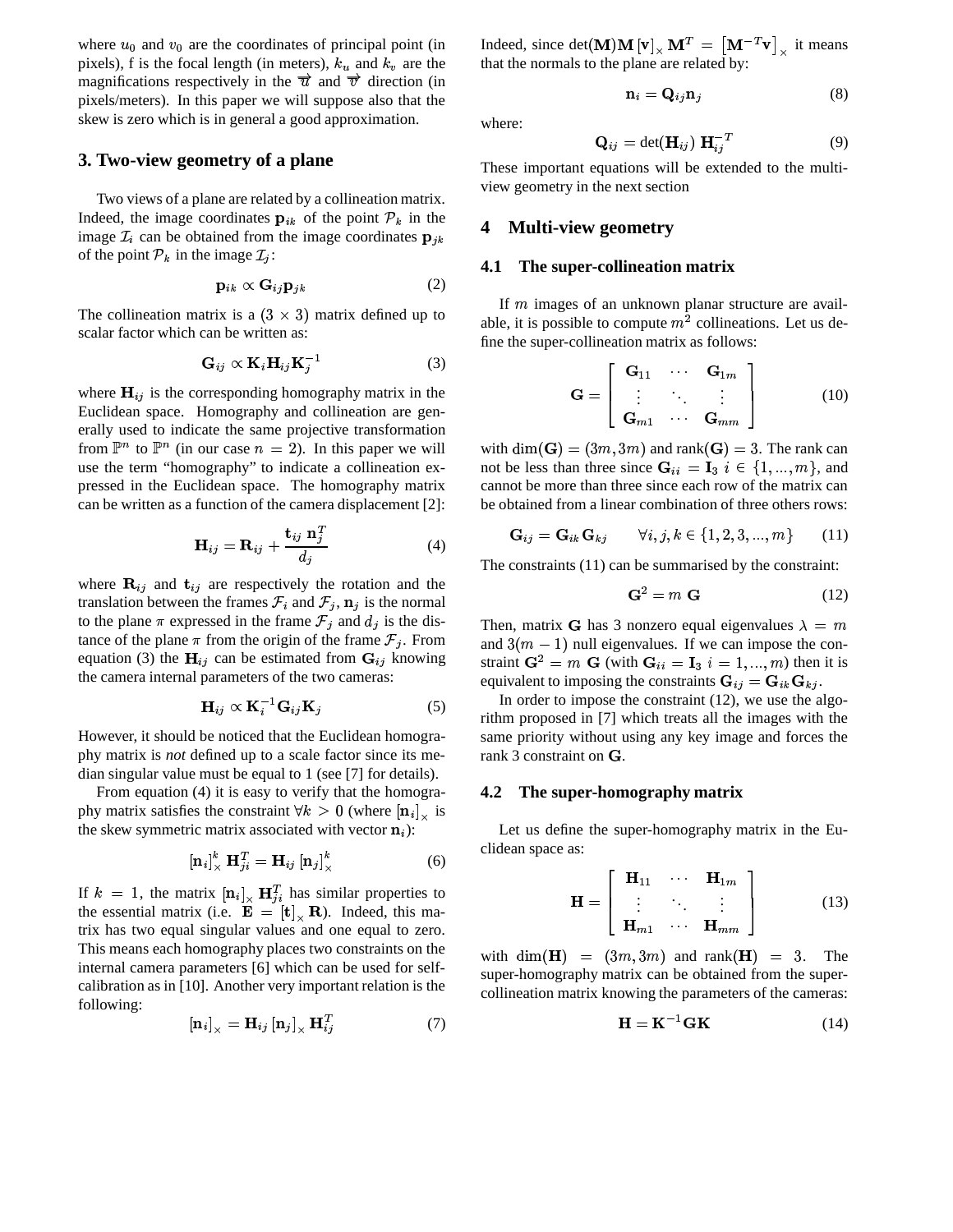where  $(\dim(\mathbf{K}) = (3m, 3m)$  and rank $(\mathbf{K}) = 3m$ :

$$
\mathbf{K} = \left[ \begin{array}{ccc} \mathbf{K}_1 & \cdots & 0 \\ \vdots & \ddots & \vdots \\ 0 & \cdots & \mathbf{K}_m \end{array} \right] \tag{15}
$$

is the matrix containing the internal parameters of the cameras. If the constraint  $G^2 = mG$  is imposed, then the constraint  $\mathbf{H}^2 = m\mathbf{H}$  is automatically imposed which means that the following constraints are satisfied:

$$
\mathbf{H}_{ij} = \mathbf{H}_{ik}\mathbf{H}_{kj} \qquad \forall i, j, k \in \{1, 2, 3, ..., m\} \qquad (16)
$$

The supery-homographymatrix is normalised by setting the median singular value of each homography to one. After normalisation, the homography matrix is decomposed as:

$$
\mathbf{H} = \mathbf{R} + \mathbf{T} \mathbf{N}^T \tag{17}
$$

with  $\dim(\mathbf{R}) = (3m, 3m)$ ,  $rank(\mathbf{R}) = 3$ ,  $dim(\mathbf{T}) =$  Figur  $(3m, m)$  and rank $(\mathbf{T}) = m$ ,  $\dim(\mathbf{N}) = (3m, m)$  and rank $(\mathbf{N}) = m$ . Matrix **R** is a symmetric matrix,  $\mathbf{R} = \mathbf{R}^T$ and  $\mathbf{R}^2 = m\mathbf{R}$ . In [2] is presented a method for decomposing the homography matrix, computed from two views of a planar structure, following equation (4). In general, there are two possible solutions but the ambiguity can be solved by adding more images. In [7] we presented a method to decompose any set of homography matrices.

## **4.3 Camera self-calibration**

In this section we use the properties of the set of homography matrices to self-calibrate the focal length of the camera. Each independent homography will provide us two constraints on the parameters. However two constraints are fixed by the normals to the plane. Therefore, the total number of constraints which can be obtained from  $m$  images is  $2(m-1)$ . Indeed, if  $\sigma_{ij}^I$  and  $\sigma_{ij}^{II}$  are the two non-zero singular values of  $\left[\mathbf{n}_i\right]_{\times} \mathbf{H}_{ii}^T$  our self-calibration method is based on the minimisation of the following cost function [4][10]:

$$
\mathcal{C} = \sum_{i=1}^{m} \sum_{j=1}^{m} \frac{\sigma_{ij}^{I} - \sigma_{ij}^{II}}{\sigma_{ij}^{I}}
$$
(18)

Using this cost function we need at least:

- 3 independent homography matrices (4 images) to recover the 4 different focal lengths (supposing the ratio and the principal point approximatively known);
- 4 independent homography matrices (5 images) to recover the 5 different focal lengths and the fixed ratio (with the principal point approximatively known);
- 6 independent homography matrices (7 images) to recover the 7 different focal lengths, the ratio and the the principal point.

### **5. Experimental results**

### **5.1. Self-calibration of a camera without zooming**

In this experiment we took a sequence (10 images) of a calibration grid (in order to have a ground truth) using a camera with 7mm focal length. In our sequence the focal length did not vary but we will suppose it unknown for each image as if the camera was zooming. Figure 1 shows three images of the sequence.



#### **Figure 1. Images of the sequence taken with a camera with fixed focal length**

The camera was calibrated (in order to have a ground truth) with the standard Faugeras-Toscani method [3] and the obtained focal length was  $f = 685$ . In order to test our self-calibration technique, the ratio  $k_u/k_v$  is fixed to one and the principal point is supposed to be in the center of the image. Thus, the unknowns are the 10 focal lengths. The results obtained using the left plane of the calibration grid (similar results have been obtained using the right plane) are summarised in Table 1. The starting focal length was  $f_0 = 1000$  for all the unknown  $f_i$ .

| f              | 685   | error     |
|----------------|-------|-----------|
| $f_1$          | 685.7 | $+0.11%$  |
| $f_2$          | 674.7 | $-1.49%$  |
| $f_3$          | 692.1 | $+1.04%$  |
| f <sub>4</sub> | 677.1 | $-1.15%$  |
| $f_{5}$        | 697.3 | $+1.80%$  |
| fв             | 680.9 | $-0.60%$  |
| $f_7$          | 684.4 | $-0.09\%$ |
| fв             | 688.0 | $+0.44\%$ |
| fэ             | 675.0 | $-1.46%$  |
| $f_{10}$       | 672.4 | $-1.843%$ |
|                |       |           |

### **Table 1. Self-calibration of the focal lengths using a camera without zooming**

The results are very good since the maximal error is  $1.8\%$  of the focal length measured with the standard . Faugeras-Toscani method. The mean of all the focal lengths is  $682.8$  (only  $0.3\%$  of f) and the standard deviation is  $8.2$ (only  $1.2\%$  of f). Even if in this experiment the focal length . did not vary it was recovered from a starting focal length of 1000 pixels (which means an initial error of  $45\%$ ).